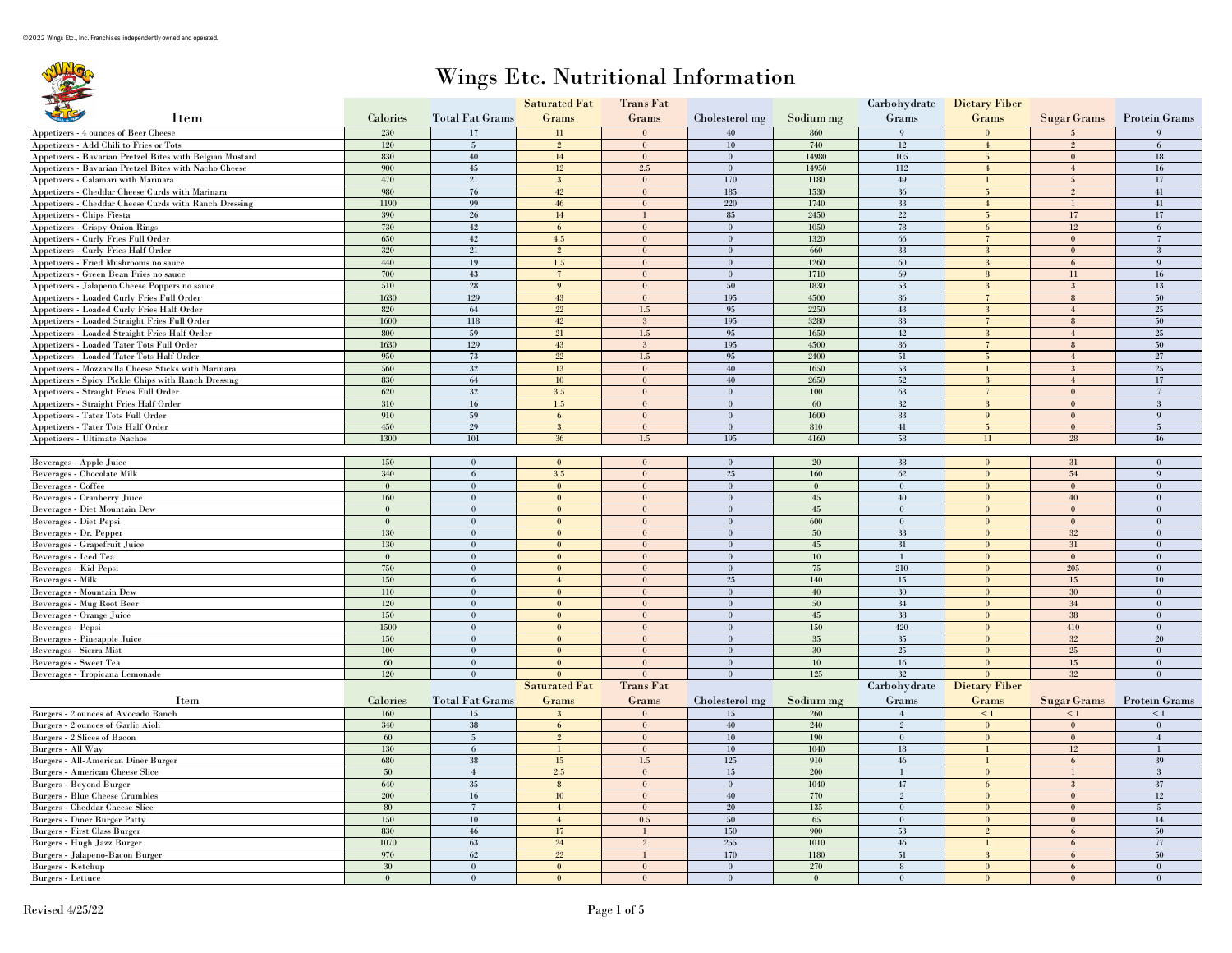## ©2022 Wings Etc., Inc. Franchises independently owned and operated.

| <b>Burgers - Loaded Cowboy Burger</b>                                          | 1020         | 53                     | 17                      |                                  | 130             | 1620            | 97                      |                              | $44\,$                  | 44                   |
|--------------------------------------------------------------------------------|--------------|------------------------|-------------------------|----------------------------------|-----------------|-----------------|-------------------------|------------------------------|-------------------------|----------------------|
| Burgers - Mayo                                                                 | 70           | 6                      |                         | $\bf{0}$                         | $10\,$          | 260             | 5                       | $\bf{0}$                     | 3                       | $\theta$             |
| Burgers - Mustard                                                              | $\mathbf{0}$ | $\theta$               | $\mathbf{0}$            | $\mathbf{0}$                     | $\mathbf{0}$    | 330             | $\mathbf{0}$            | $\mathbf{0}$                 | $\mathbf{0}$            | $\theta$             |
| Burgers - Onion                                                                | 10           | $\bf{0}$               | $\bf{0}$                | $\mathbf{0}$                     | $\bf{0}$        | $\mathbf{0}$    | 3                       | $\mathbf{0}$                 | $\mathbf{1}$            | $\bf{0}$             |
|                                                                                |              |                        |                         |                                  |                 |                 |                         | $\mathfrak{D}$               |                         |                      |
| Burgers - Our Meaty Chili                                                      | 60           | 3                      |                         | $\bf{0}$                         | 5               | 310             | $\overline{\mathbf{5}}$ |                              | $\overline{2}$          |                      |
| Burgers - Pepper-Jack Cheese Slice                                             | 110          | 9                      | 6                       | $\mathbf{0}$                     | 25              | 190             | -1                      | $\bf{0}$                     | $\bf{0}$                | 6                    |
| <b>Burgers - Pickle Slices</b>                                                 | $\mathbf{0}$ | $\bf{0}$               | $\mathbf{0}$            | $\bf{0}$                         | $\mathbf{0}$    | 170             | $\leq 1$                | $\mathbf{0}$                 | $\mathbf{0}$            | $\mathbf{0}$         |
| <b>Burgers - Sauteed Mushrooms</b>                                             | ${\bf 80}$   | $\overline{7}$         | $1.5\,$                 | $\mathbf{0}$                     | $\bf{0}$        | 210             | $\overline{2}$          |                              | $\mathbf{0}$            | $\overline{2}$       |
| <b>Burgers - Sauteed Onions</b>                                                | 70           | 6                      | $\mathbf{0}$            | $\mathbf{0}$                     | $\mathbf{0}$    | $5\phantom{.0}$ | $\overline{4}$          | $\leq 1$                     | $\mathbf{0}$            | $\leq 1$             |
|                                                                                |              |                        |                         |                                  |                 |                 |                         |                              |                         |                      |
| Burgers - Shredded Cheddar Jack Cheese                                         | 80           | $\overline{7}$         | $\overline{4}$          | $\mathbf{0}$                     | 25              | 135             | $\bf{0}$                | $\bf{0}$                     | $\mathbf{0}$            | $5\phantom{.0}$      |
| Burgers - Stand-By Burger                                                      | 760          | 47                     | 16                      | $\mathbf{1}$                     | $125\,$         | 950             | 46                      |                              | 6                       | 39                   |
| <b>Burgers - Swiss Cheese Slice</b>                                            | - 90         | 6                      | $\overline{4}$          | $\mathbf{0}$                     | 25              | 50              | $\leq 1$                | $\bf{0}$                     | $\bf{0}$                | 6                    |
| Burgers - The Big Nasty Burger                                                 | 1260         | 64                     | 19                      | $\mathbf{1}$                     | 185             | 2130            | 122                     | $\overline{2}$               | 58                      | 70                   |
| <b>Burgers - Thicker Burger Patty</b>                                          | 350          | $24\,$                 | 9                       | $1.5\,$                          | $110\,$         | 125             | $\bf{0}$                | $\bf{0}$                     | $\bf{0}$                | 32                   |
|                                                                                |              |                        |                         | $\mathbf{1}$                     | 200             | 1170            | 49                      |                              |                         |                      |
| Burgers - Three-Cheese Burger                                                  | 1230         | 95                     | 28                      |                                  |                 |                 |                         |                              | $5\overline{)}$         | $47\,$               |
| <b>Burgers</b> - Tomato                                                        | 5            | $\bf{0}$               | $\mathbf{0}$            | $\mathbf{0}$                     | $\mathbf{0}$    | $\bf{0}$        | 2                       | $\mathbf{0}$                 | $\mathbf{1}$            | $\overline{0}$       |
|                                                                                |              |                        |                         |                                  |                 |                 |                         |                              |                         |                      |
| Desserts - Oreo Churros                                                        | 750          | 35                     | 13                      | $0.5\,$                          | 85              | 720             | 90                      | $\overline{4}$               | 49                      | $10\,$               |
| Desserts - Raspberry Cheesecake Chimis                                         | 690          | $22\,$                 | 11                      | $\bf{0}$                         | 45              | 480             | 120                     | $\theta$                     | 76                      | 6                    |
|                                                                                |              |                        |                         |                                  |                 |                 |                         |                              |                         |                      |
|                                                                                |              |                        |                         |                                  |                 |                 |                         |                              |                         |                      |
| Dogs - Add Chili                                                               | 60           | $\mathbf{3}$           |                         | $\mathbf{0}$                     | $5\overline{)}$ | 310             | $5\phantom{.0}$         | $\overline{2}$               | $\overline{2}$          |                      |
| Dogs - Add Coleslaw                                                            | $70\,$       | 3                      | $\mathbf{0}$            | $\boldsymbol{0}$                 | $\leq 5$        | 150             | 9                       |                              | $\bf 8$                 | $\theta$             |
| Dogs - Add Nacho Cheese                                                        | 70           | $\overline{5}$         |                         | $1.5\,$                          | $\bf{0}$        | 520             | 6                       | $\mathbf{0}$                 | $\overline{2}$          |                      |
| Dogs - Chili Cheese Wrecker                                                    | 1170         | $\bf 84$               | ${\bf 28}$              | $\mathbf{3}$                     | 130             | 4170            | $73\,$                  | $\overline{4}$               | $18\,$                  | 40                   |
| Dogs - Naked Wrecker                                                           | 920          | 68                     | 26                      | $\mathbf{0}$                     | 120             | 2520            | 51                      |                              | 11                      | 31                   |
|                                                                                |              |                        |                         |                                  |                 |                 |                         |                              |                         |                      |
|                                                                                |              |                        |                         |                                  |                 |                 |                         |                              |                         |                      |
| Dressings - Balsamic Vinaigrette                                               | 200          | $22\,$                 | 3                       | $\bf{0}$                         | $\bf{0}$        | 640             | $\overline{4}$          | $\bf{0}$                     | $\overline{2}$          | $\theta$             |
| Dressings - Blue Cheese                                                        | 290          | $30\,$                 | $\overline{7}$          | $\rm 0.5$                        | 40              | 360             | -1                      | $\mathbf{0}$                 | $\boldsymbol{0}$        | $\leq 1$             |
| Dressings - Caesar                                                             | 280          | $30\,$                 | 6                       | $\mathbf{0}$                     | 20              | 740             | $\overline{2}$          | $\bf{0}$                     | $2^{\circ}$             | 2                    |
| Dressings - Fat Free Ranch                                                     | $50\,$       | $\bf{0}$               | $\mathbf{0}$            | $\mathbf{0}$                     | $\bf{0}$        | 560             | $12\,$                  | $\mathbf{0}$                 | $\overline{4}$          | $\theta$             |
|                                                                                |              |                        |                         |                                  |                 |                 |                         |                              |                         |                      |
| Dressings - French                                                             | 90           | $\overline{4}$         | $\bf{0}$                | $\mathbf{0}$                     | $\bf{0}$        | 580             | $14\phantom{.}$         | $\bf{0}$                     | $12\,$                  | $\mathbf{0}$         |
| Dressings - Honey Mustard Dressing                                             | 260          | $24\,$                 | $\overline{4}$          | $\mathbf{0}$                     | $20\,$          | 360             | $14\,$                  | $\mathbf{0}$                 | $12\,$                  | $\mathfrak{D}$       |
| Dressings - Italian                                                            | 220          | $22\,$                 | $\mathbf{3}$            | $\mathbf{0}$                     | $\bf{0}$        | 1120            | 8                       | $\mathbf{0}$                 | 8                       | $\bf{0}$             |
| Dressings - Oil and Vinegar                                                    | 250          | 28                     | $\overline{4}$          | $\bf{0}$                         | $\bf{0}$        | $\mathbf{0}$    | $\bf{0}$                | $\bf{0}$                     | $\bf{0}$                | $\theta$             |
| Dressings - Ranch                                                              | 210          | $23\,$                 | $\overline{4}$          | $\mathbf{0}$                     | 30              | 360             | $\mathbf{1}$            | $\bf{0}$                     | $\mathbf{1}$            | $\leq$ 1             |
|                                                                                |              |                        |                         |                                  |                 |                 |                         |                              |                         |                      |
| Dressings - Raspberry Vinaigrette                                              | 200          | $18\,$                 | $\mathbf{3}$            | $\bf{0}$                         | 20              | 520             | 14                      | $\mathbf{0}$                 | $10\,$                  | $\theta$             |
| Dressings - Salsa                                                              | 20           | $\bf{0}$               | $\bf{0}$                | $\mathbf{0}$                     | $\mathbf{0}$    | 280             | $\overline{4}$          | $\overline{2}$               | $\overline{4}$          | $\bf{0}$             |
| Dressings - Thousand Island                                                    | 180          | $14\phantom{.}$        | $\overline{2}$          | $\bf{0}$                         | 10              | 500             | 16                      | $\bf{0}$                     | $12\,$                  | $\theta$             |
|                                                                                |              |                        |                         |                                  |                 |                 |                         |                              |                         |                      |
| Extras - Chicken Breast, Crispy                                                | 640          | 46                     | $\tau$                  | 0.5                              | 55              | 1160            | 39                      |                              | $\mathbf{0}$            | 19                   |
|                                                                                |              |                        |                         |                                  |                 |                 |                         | $\mathbf{0}$                 |                         |                      |
| Extras - Chicken Breast, Grilled                                               | 230          | 8                      | 1.5                     | $\mathbf{0}$                     | $110\,$         | $1050\,$        | 16                      |                              | $14\,$                  | 38                   |
| Extras - Chicken Tender                                                        | 150          | $10\,$                 |                         | $\bf{0}$                         | $10\,$          | 240             | 11                      | $\mathbf{0}$                 | $\mathbf{0}$            | $\overline{5}$       |
| Extras - Pulled Pork                                                           | 300          | $14\phantom{.}$        | $\overline{4}$          | $\theta$                         | 100             | 550             | 32                      | $\mathbf{0}$                 | 28                      | 44                   |
|                                                                                |              |                        | <b>Saturated Fat</b>    | <b>Trans Fat</b>                 |                 |                 | Carbohydrate            | Dietary Fiber                |                         |                      |
|                                                                                |              |                        |                         |                                  |                 |                 |                         |                              |                         |                      |
| Item                                                                           | Calories     | <b>Total Fat Grams</b> | Grams                   | Grams                            | Cholesterol mg  | Sodium mg       | Grams                   | Grams                        | Sugar Grams             | <b>Protein Grams</b> |
| Kid's - Kid's Bone In Wings                                                    | 440          | 36                     | $8\phantom{1}$          | $\theta$                         | 150             | 200             | $\mathbf{0}$            | $\theta$                     | $\mathbf{0}$            | 30                   |
| Kid's - Kid's Boneless Wings                                                   | 380          | $27\,$                 | 2.5                     | $\mathbf{0}$                     | 40              | 890             | 20                      | $\leq 1$                     | $\leq 1$                | 16                   |
| Kid's - Kid's Burger                                                           | 210          | 8                      | $2.5\,$                 | $\mathbf{0}$                     | 30              | $2340\,$        | 21                      | $\mathbf{1}$                 | $\overline{2}$          | 13                   |
|                                                                                | 490          | 29                     | $\overline{\mathbf{3}}$ | $\mathbf{0}$                     | $35\,$          | 820             | 37                      | $\overline{2}$               | $\bf{0}$                | 19                   |
| Kid's - Kid's Chicken Fingers                                                  |              |                        |                         |                                  |                 |                 |                         |                              |                         |                      |
| Kid's - Kid's Curly Fries                                                      | 260          | 17                     | $\sqrt{2}$              | $\mathbf{0}$                     | $\bf{0}$        | 530             | 26                      | $\mathbf{3}$                 | $\mathbf{0}$            | -3                   |
| Kid's - Kid's Mac 'N' Cheese                                                   |              | 6                      | $1.5\,$                 | $\boldsymbol{0}$                 |                 | 480             | 13                      | $\bf{0}$                     | $2^{\circ}$             | $\mathbf{3}$         |
|                                                                                | $110\,$      |                        |                         |                                  | $\leq 5$        |                 |                         |                              |                         | $10\,$               |
| Kid's - Kid's Mini Corn Dawgs                                                  | 290          | $20\,$                 |                         | $\bf{0}$                         | $50\,$          | 450             | 25                      | $\mathbf{0}$                 | $\overline{\mathbf{5}}$ |                      |
|                                                                                |              |                        |                         |                                  |                 |                 |                         |                              |                         |                      |
| Kid's - Kid's Straight Fries                                                   | 250          | $13\,$                 | $1.5\,$                 | $\mathbf{0}$                     | $\mathbf{0}$    | $30\,$          | $25\,$                  | 3                            | $\bf{0}$                | 3                    |
| Kid's - Kid's Tater Tots                                                       | 260          | 17                     | $\overline{2}$          | $\mathbf{0}$                     | $\bf{0}$        | 450             | $24\,$                  | 3                            | $\mathbf{0}$            | 3                    |
|                                                                                |              |                        |                         |                                  |                 |                 |                         |                              |                         |                      |
| Lunch Specials - Half Pound Bone In Wings                                      | 760          | 62                     | $13\,$                  | $\bf{0}$                         | 260             | 360             | $\theta$                | $\theta$                     | $\mathbf{0}$            | 52                   |
| Lunch Specials - Half Pound Boneless Wings                                     | 670          | 47                     | $4.5\,$                 | $\bf{0}$                         | 70              | 1570            | $35\,$                  | $\overline{2}$               | $\overline{2}$          | 28                   |
|                                                                                |              |                        |                         |                                  |                 |                 |                         |                              |                         |                      |
| Lunch Specials - Half Pound Chicken Tenders                                    | 760          | 48                     | $\sqrt{5}$              | $\mathbf{0}$                     | 50              | 1180            | ${\bf 54}$              | $2^{\circ}$                  | $\mathbf{0}$            | $27\,$               |
| Lunch Specials - One Pound Bone In Wings                                       | 1920         | 124                    | 26                      |                                  | 520             | (10)            |                         |                              | v.                      | $104\,$              |
| Lunch Specials - One Pound Boneless Wings                                      | $1340\,$     | 94                     | 9                       | $\mathbf{0}$                     | 140             | 3140            | 69                      | $\overline{4}$               | 4                       | 55                   |
| Lunch Specials - One Pound Double Burger                                       | 960          | ${\bf 54}$             | 19                      | $2.5\,$                          | $225\,$         | 1760            | 42                      | $2^{\circ}$                  | $\overline{4}$          | 73                   |
| Lunch Specials - One Pound Pulled Pork                                         | 960          | 30 <sup>°</sup>        | $8\phantom{.0}$         | $\mathbf{0}$                     | 200             | 3240            | 146                     | $2^{\circ}$                  | 98                      | 95                   |
|                                                                                |              |                        |                         |                                  |                 |                 |                         |                              |                         |                      |
|                                                                                |              |                        |                         |                                  |                 |                 |                         |                              |                         |                      |
| Quesadillas - Crispy Chicken Quesadilla                                        | 1290         | 86                     | 34                      | $\mathbf{0}$                     | 180             | 3790            | 82                      | 6                            | 8                       | 51                   |
| Quesadillas - Grilled Chicken Quesadilla                                       | 1100         | 75                     | 29                      | $\mathbf{0}$                     | 170             | 3290            | 67                      | $\overline{4}$               | 13                      | 49                   |
|                                                                                |              |                        |                         |                                  |                 |                 |                         |                              |                         |                      |
| Rib Tips - 10 Rib Tips with BBQ Sauce                                          | $1030\,$     | 53                     | 19                      | $\bf{0}$                         | 215             | $2120\,$        | 80                      | $\bf{0}$                     | 76                      | 59                   |
|                                                                                |              |                        |                         |                                  |                 |                 |                         | $\mathbf{0}$                 |                         |                      |
| Rib Tips - 16 Rib Tips with BBQ Sauce                                          | 1750         | $85\,$                 | $30\,$                  | $\boldsymbol{0}$                 | 340             | 3890            | 160                     |                              | 152                     | 94                   |
| Rib Tips - 24 Rib Tips with BBQ Sauce<br>Rib Tips - 50 Rib Tips with BBQ Sauce | 2490<br>5130 | $128\,$<br>$267\,$     | $45\,$<br>93            | $\boldsymbol{0}$<br>$\mathbf{0}$ | 510<br>1065     | 5210<br>10600   | $200\,$<br>400          | $\mathbf{0}$<br>$\mathbf{0}$ | 190<br>380              | 141<br>293           |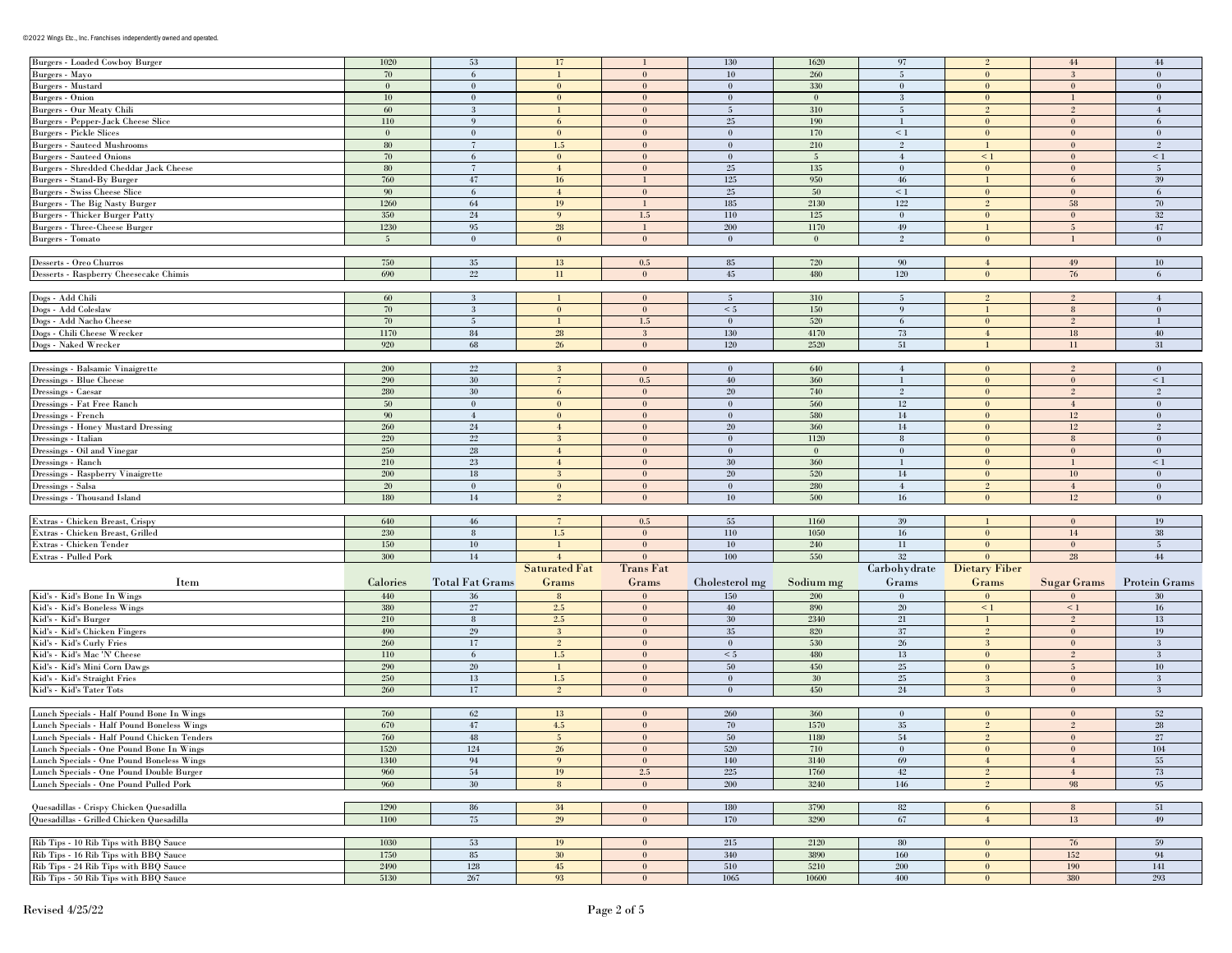| Rib Tips - 7 Rib Tips with BBQ Sauce                                 | 720                    | 37                     | 13                   | $\theta$             | 150                      | 1480       | 56                 | $\mathbf{0}$               | 53              | 41                       |
|----------------------------------------------------------------------|------------------------|------------------------|----------------------|----------------------|--------------------------|------------|--------------------|----------------------------|-----------------|--------------------------|
| Rib Tips - Rib Tip Dinner with Curly Fries no side                   | 1350                   | 74                     | 21                   | $\bf{0}$             | 215                      | 2780       | 113                | 3                          | 76              | 62                       |
| Rib Tips - Rib Tip Dinner with Straight Fries no side                | 1340                   | 69                     | $20\,$               | $\mathbf{0}$         | 215                      | 2160       | 112                | $\mathbf{3}$               | 76              | 62                       |
| Rib Tips - Rib Tip Dinner with Tater Tots no side                    | 1350                   | 74                     | 21                   | $\mathbf{0}$         | 215                      | 2680       | 110                | -3                         | 76              | 62                       |
|                                                                      |                        |                        |                      |                      |                          |            |                    |                            |                 |                          |
| Ribs - Half Pound Rib Dinner with Curly Fries no side                | 2770                   | 178                    | 57                   | $\bf{0}$             | 610                      | 4730       | 113                | -3                         | 76              | 178                      |
| Ribs - Half Pound Rib Dinner with Straight Fries no side             | 2750                   | 173                    | 57                   | $\mathbf{0}$         | 610                      | 4110       | 112                | $\mathbf{3}$               | $76\,$          | 178                      |
| Ribs - Half Pound Rib Dinner with Tater Tots no side                 | 2770                   | 178                    | 57                   | $\mathbf{0}$         | 610                      | 4640       | 110                | -3                         | 76              | 178                      |
|                                                                      |                        |                        |                      |                      |                          |            |                    |                            |                 |                          |
| Ribs - One Pound Rib Dinner with Curly Fries no side                 | 5210                   | 335                    | 113                  | $\theta$             | 1215                     | 8800       | 193                | -3                         | 152             | 352                      |
| Ribs - One Pound Rib Dinner with Straight Fries no side              | 5190                   | 329                    | 112                  | $\mathbf{0}$         | 1215                     | 8180       | 192                | 3                          | 152             | 352                      |
| Ribs - One Pound Rib Dinner with Tater Tots no side                  | 5210                   | 335                    | 113                  | $\theta$             | 1215                     | 8710       | 190                | 3                          | 152             | 352                      |
| Ribs - Rib/Wing Combo with Bone In Wings and Curly Fries no side     | 3420                   | $231\,$                | 69                   | $\mathbf{0}$         | 830                      | 5040       | 113                | 3                          | 76              | $222\,$                  |
| Ribs - Rib/Wing Combo with Bone In Wings and Straight Fries no side  | 3400                   | 226                    | 68                   | $\theta$             | 830                      | 4420       | 112                | 3                          | 76              | 222                      |
| Ribs - Rib/Wing Combo with Bone In Wings and Tater Tots no side      | 3420                   | 231                    | 69                   | $\mathbf{0}$         | 830                      | 4940       | 110                | 3                          | 76              | 222                      |
| Ribs - Rib/Wing Combo with Boneless Wings and Curly Fries no side    | 3340                   | 218                    | 61                   | $\mathbf{0}$         | 665                      | 6080       | 143                | 5 <sup>5</sup>             | 78              | 201                      |
| Ribs - Rib/Wing Combo with Boneless Wings and Straight Fries no side | 3250                   | 203                    | 60                   | $\mathbf{0}$         | 665                      | 5460       | 143                | 5 <sup>5</sup>             | 78              | 202                      |
| Ribs - Rib/Wing Combo with Boneless Wings and Tater Tots no side     | 3340                   | 218                    | 61                   | $\mathbf{0}$         | 665                      | 5980       | 139                | 5                          | 78              | 201                      |
|                                                                      |                        |                        |                      |                      |                          |            |                    |                            |                 |                          |
| Rubs - BBQ Sweet & Tangy - 1 Tablespoon                              | 80                     | $\mathbf{0}$           | $\bf{0}$             | $\mathbf{0}$         | $\bf{0}$                 | 2620       | $\mathbf{0}$       | $\mathbf{0}$               | 14              | $\theta$                 |
| Rubs - Caribbean Jerk - 1 Tablespoon                                 | $\overline{0}$         | $\bf{0}$               | $\overline{0}$       | $\mathbf{0}$         | $\mathbf{0}$             | 2660       | $\mathbf{0}$       | $\mathbf{0}$               | $\mathbf{0}$    | $\mathbf{0}$             |
| Rubs - Lime-Pepper - 1 Tablespoon                                    | $\mathbf{0}$           | $\mathbf{0}$           | $\mathbf{0}$         | $\mathbf{0}$         | $\mathbf{0}$             | 2760       | $\mathbf{0}$       | $\mathbf{0}$               | $\mathbf{0}$    | $\theta$                 |
|                                                                      |                        |                        |                      |                      |                          |            |                    |                            |                 |                          |
|                                                                      |                        |                        |                      |                      |                          |            |                    |                            |                 |                          |
| Salads - Berry-Almond Grilled Chicken Salad                          | 1020                   | 73                     | 16                   | $\mathbf{0}$         | 155                      | 2710       | 60                 |                            | 38              | 55                       |
| Salads - Big Chicken Salad Crispy                                    | 910                    | 65                     | $15\,$               | $0.5\,$              | $275\,$                  | 1660       | 49                 | $5\phantom{.0}$            | 5               | 37                       |
| Salads - Big Chicken Salad Grilled                                   | 470                    | $25\,$                 | 9                    | $\mathbf{0}$         | 330                      | 1450       | $22\,$             | $\overline{2}$             | 18              | 54                       |
| Salads - Buffalo Wedge Salad no sauce                                | 700                    | 53                     | 9                    | $\mathbf{0}$         | $110\,$                  | 1510       | $33\,$             | $4\overline{ }$            | $7\phantom{.0}$ | 23                       |
| Salads - Buffalo Blue Cheese Wedge no sauce                          | 830                    | 66                     | 16                   | $\mathbf{0}$         | 140                      | 1950       | $34\,$             | $\overline{4}$             | 6               | 26                       |
| Salads - Grilled Chicken Caesar                                      | 920                    | 74                     | 15                   | $\mathbf{0}$         | 155                      | 2810       | $32\,$             | $\overline{2}$             | 19              | 48                       |
| Salads - Lo-Cal Plate                                                | 460                    | 10                     | $\overline{2}$       | $\bf{0}$             | 110                      | 2370       | 67                 | 8                          | 35              | 41                       |
| Salads - Side Caesar Salad                                           | 340                    | $33\,$                 | $\overline{7}$       | $\mathbf{0}$         | $25\,$                   | 870        | $\,$ 8             |                            | 3               | $\overline{5}$           |
| Salads - Side Garden Salad                                           | 70                     | 3.5                    |                      | $\mathbf{0}$         | 10                       | 75         | $\overline{5}$     |                            | 2 <sup>0</sup>  | $\overline{4}$           |
|                                                                      |                        |                        | <b>Saturated Fat</b> | <b>Trans Fat</b>     |                          |            |                    | Carbohydrate Dietary Fiber |                 |                          |
| Item                                                                 | Calories               | <b>Total Fat Grams</b> | Grams                | Grams                | Cholesterol mg           | Sodium mg  | Grams              | Grams                      | Sugar Grams     | <b>Protein Grams</b>     |
|                                                                      |                        |                        |                      |                      |                          |            |                    |                            |                 |                          |
| Sandwiches - Buffalo Chicken Sandwich no sauce                       | 890<br>760             | 52                     | 8                    | 0.5                  | 60                       | 1540       | 83                 |                            |                 | 25                       |
| Sandwiches - Chicken Tenders Basket                                  |                        |                        |                      |                      |                          |            |                    |                            |                 |                          |
|                                                                      |                        | 48                     | -5                   | $\bf{0}$             | 50                       | 1180       | 54                 | $\overline{2}$             | $\mathbf{0}$    | 27                       |
| Sandwiches - Crispy Chicken Breast Sandwich                          | 890                    | $52\,$                 | $\,$ 8 $\,$          | 0.5                  | 60                       | 1540       | 83                 | $\mathcal{D}$              | $\overline{4}$  | 25                       |
| Sandwiches - Grilled Chicken Sandwich                                | 620                    | $14\phantom{.}$        | $\mathbf{3}$         | $\mathbf{0}$         | 115                      | 2050       | 100                |                            | 56              | 44                       |
| Sandwiches - Grilled Grouper Sandwich                                | 430                    | 8                      | $\overline{2}$       | $\mathbf{0}$         | 70                       | 1130       | 46                 | $\overline{2}$             | $5\overline{)}$ | 42                       |
| Sandwiches - Hawgzilla Pulled Pork Sandwich                          | 690                    | 20                     | -5                   | $\mathbf{0}$         | 105                      | 1550       | 116                |                            | 70              | 50                       |
| Sandwiches - Honey Mustard Chicken Bacon Swiss Crispy                | 1350                   | 92                     | 21                   | 0.5                  | 125                      | 2330       | 98                 | $\overline{2}$             | 16              | 40                       |
| Sandwiches - Honey Mustard Chicken Bacon Swiss Grilled               | 940                    | $54\,$                 | 15                   | $\bf{0}$             | 180                      | 2230       | 74                 |                            | 30              | 58                       |
| Sandwiches - Philly Cheesesteak                                      | 1240                   | 80                     | $27\,$               | $\theta$             | 160                      | 1510       | 65                 | 6                          | 3               | 47                       |
| Sandwiches - Pork Tenderloin                                         | 740                    | 28                     | 6                    | $0***$               | 65                       | 1480       | 89                 | $7\phantom{.0}$            | 5               | 31                       |
| Sandwiches - The Baron                                               | 630                    | 26                     | 9                    | $\theta$             | 150                      | 1760       | 61                 |                            | 18              | 54                       |
|                                                                      |                        |                        |                      |                      |                          |            |                    |                            |                 |                          |
|                                                                      |                        |                        |                      | $\mathbf{0}$         |                          |            |                    | $\mathbf{0}$               |                 | $\theta$                 |
| Sauces - 10 ounces of Asian Kick                                     | 500                    | $\mathbf{0}$           | $\bf{0}$             |                      | $\bf{0}$                 | 2700       | 130                |                            | 120             | $\mathbf{I}$             |
| Sauces - 10 ounces of Atomic                                         | 35                     | $\theta$               | $\mathbf{0}$         | $\mathbf{0}$         | $\mathbf{0}$             | 3740       | $\overline{7}$     | $\overline{2}$             | $\overline{4}$  |                          |
| Sauces - 10 ounces of BBQ Sauce                                      | 700                    | $\mathbf{0}$           | $\mathbf{0}$         | $\mathbf{0}$         | $\mathbf{0}$             | 3100       | 200                | $\mathbf{0}$               | 190             | $\theta$                 |
| Sauces - 10 ounces of Blazin' Asian                                  | 250                    | $\bf{0}$               | $\mathbf{0}$         | $\mathbf{0}$         | $\mathbf{0}$             | 7350       | 65                 | $\mathbf{0}$               | 60              | $\mathbf{0}$             |
| Sauces - 10 ounces of Gar-Licky Parm                                 | 600                    | 50                     | 10                   | $\mathbf{0}$         | $\bf{0}$                 | 5300       | 20                 | $\mathbf{0}$               | 10              | 10                       |
| Sauces - 10 ounces of Honey Mustard                                  | 700                    | $\overline{5}$         | $\overline{0}$       | $\mathbf{0}$         | $\mathbf{0}$             | 3800       | 150                | 10 <sup>°</sup>            | 130             | $\theta$                 |
| Sauces - 10 ounces of Hot                                            | $\theta$               | $\mathbf{0}$           | $\mathbf{0}$         | $\mathbf{0}$         | $\mathbf{0}$             | 12000      | $\mathbf{0}$       | $\bf{0}$                   | $\mathbf{0}$    | $\theta$                 |
| Sauces - 10 ounces of Hot Barbie                                     | 350                    | $\bf{0}$               | $\mathbf{0}$         | $\mathbf{0}$         | $\mathbf{0}$             | 7550       | 100                | $\mathbf{0}$               | 95              | $\mathbf{0}$             |
| Sauces - 10 ounces of Hot-Honey-Garlic                               | 900                    | $\mathbf{0}$           | $\overline{0}$       | $\mathbf{0}$         | $\bf{0}$                 | 2600       | 110                | $\theta$                   | 90              | $\theta$                 |
| Sauces - 10 ounces of Jerkin' Barbie                                 | 530                    | $\theta$               | $\overline{0}$       | $\theta$             | $\mathbf{0}$             | 2750       | 140                | $\mathbf{0}$               | 115             | $\theta$                 |
| Sauces - 10 ounces of Mahalo-Que                                     | 680                    | $\mathbf{0}$           | $\mathbf{0}$         | $\mathbf{0}$         | $\bf{0}$                 | 3860       | 180                | $\mathbf{0}$               | 172             | $\theta$                 |
| Sauces - 10 ounces of Major Jerk                                     | 350                    | $\theta$               | $\mathbf{0}$         | $\mathbf{0}$         | $\mathbf{0}$             | 2400       | 80                 | $\mathbf{0}$               | 40              | $\mathbf{0}$             |
| Sauces - 10 ounces of Medium                                         | 90                     | $10\,$                 | $\overline{2}$       | $\mathbf{0}$         | $\mathbf{0}$             | 640        | $\mathbf{0}$       | $\mathbf{0}$               | $\mathbf{0}$    | $\mathbf{0}$             |
|                                                                      | $250\,$                | 27                     | $\overline{5}$       | $\bf{0}$             | $\bf{0}$                 | 770        | $\bf{0}$           | $\bf{0}$                   | $\bf{0}$        | $\bf{0}$                 |
| Sauces - 10 ounces of Mild<br>Sauces - 10 ounces of Say it Ain't Tso | 700                    | $\mathbf{0}$           | $\mathbf{0}$         | $\mathbf{0}$         | $\mathbf{0}$             | 5200       | 160                | $\bf{0}$                   | 130             | $10\,$                   |
| Sauces - 10 ounces of Spicy Hot Honey                                | 350                    | $2.5\,$                | $\bf{0}$             | $\bf{0}$             | $\bf{0}$                 | 7900       | 75                 | $5\overline{)}$            | 65              | $\bf{0}$                 |
| Sauces - 10 ounces of Sweet Chili Cha-Cha                            | 680                    | $\mathbf{0}$           | $\bf{0}$             | $\bf{0}$             | $\bf{0}$                 | 2950       | 153                | 3                          | 140             | $\bf{0}$                 |
| Sauces - 10 ounces of Teriyaki                                       | 500                    | $\boldsymbol{0}$       | $\mathbf{0}$         | $\bf{0}$             | $\mathbf{0}$             | 8100       | 110                | $\bf{0}$                   | $90\,$          | $10\,$                   |
| Sauces - 10 ounces of TNT                                            | $\mathbf{0}$           | $\mathbf{0}$           | $\mathbf{0}$         | $\mathbf{0}$         | $\mathbf{0}$             | 115        | $\bf{0}$           | $\mathbf{0}$               | $\mathbf{0}$    | $\mathbf{0}$             |
|                                                                      |                        |                        |                      |                      |                          |            |                    |                            |                 |                          |
| Sauces - 10 ounces of Tweener                                        | 30                     | 3.5                    | 0.5                  | $\bf{0}$             | $\bf{0}$                 | 590        | $\bf{0}$           | $\bf{0}$                   | $\bf{0}$        | $\bf{0}$                 |
| Sauces - 10 ounces of Wall                                           | 25                     | $\bf{0}$               | $\bf{0}$             | $\bf{0}$             | $\bf{0}$                 | 610        | $7\phantom{.0}$    | $2^{\circ}$                | 3               | 31                       |
| Sauces - 10 ounces of Wango                                          | 240                    | $\mathbf{0}$           | $\bf{0}$             | $\bf{0}$             | $\bf{0}$                 | 560        | 61                 | $\overline{2}$             | 58              | 15                       |
| Sauces - 2 ounces of Asian Kick                                      | 100                    | $\mathbf{0}$           | $\bf{0}$             | $\mathbf{0}$         | $\bf{0}$                 | 540        | 26                 | $\mathbf{0}$               | 24              | $\bf{0}$                 |
| Sauces - 2 ounces of Atomic<br>Sauces - 2 ounces of BBQ Sauce        | $5\overline{)}$<br>140 | $\bf{0}$<br>$\bf{0}$   | $\bf{0}$<br>$\bf{0}$ | $\bf{0}$<br>$\bf{0}$ | $\bf{0}$<br>$\mathbf{0}$ | 750<br>620 | $\mathbf{1}$<br>40 | $\mathbf{0}$<br>$\bf{0}$   | $\leq 1$<br>38  | $\bf{0}$<br>$\mathbf{0}$ |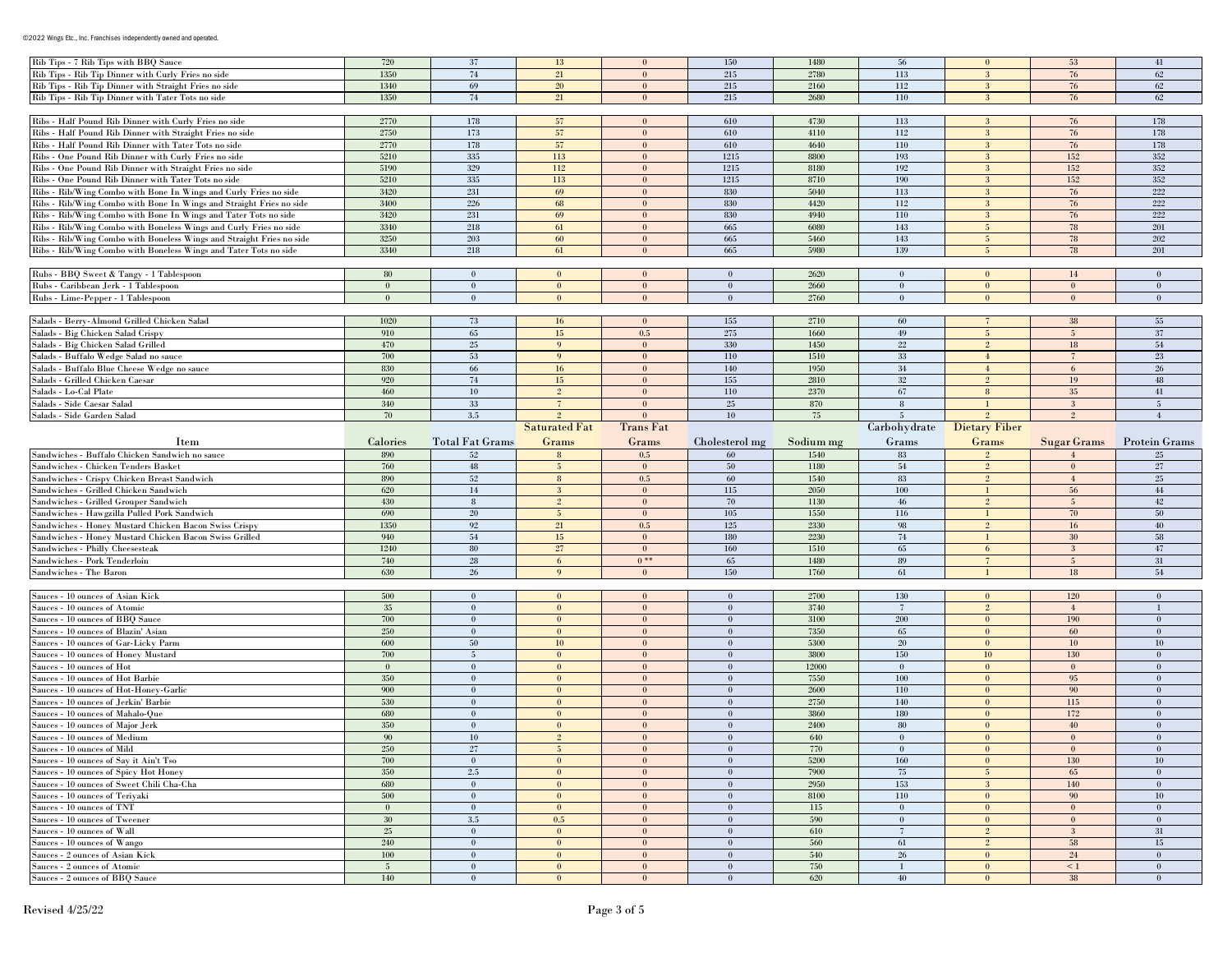## ©2022 Wings Etc., Inc. Franchises independently owned and operated.

| Sauces - 2 ounces of Blazin' Asian                               | 50             | $\mathbf{0}$           | $\mathbf{0}$         | $\bf{0}$     | $\mathbf{0}$    | 1470      | 13              | $\bf{0}$        | 12              | $\theta$             |
|------------------------------------------------------------------|----------------|------------------------|----------------------|--------------|-----------------|-----------|-----------------|-----------------|-----------------|----------------------|
| Sauces - 2 ounces of Gar-Licky Parm                              | 120            | $10\,$                 | $\overline{2}$       | $\mathbf{0}$ | $\theta$        | 1060      | $\overline{4}$  | $\mathbf{0}$    | $\overline{2}$  | $\overline{2}$       |
| Sauces - 2 ounces of Honey Mustard                               | 140            | -1                     | $\bf{0}$             | $\bf{0}$     | $\bf{0}$        | 760       | 30              | $2^{\circ}$     | 26              | $\bf{0}$             |
| Sauces - 2 ounces of Hot                                         | $\mathbf{0}$   | $\bf{0}$               | $\theta$             | $\bf{0}$     | $\theta$        | 2400      | $\theta$        | $\mathbf{0}$    | $\theta$        | $\theta$             |
| Sauces - 2 ounces of Hot Barbie                                  | 70             | $\bf{0}$               | $\bf{0}$             | $\bf{0}$     | $\bf{0}$        | 1510      | 20              | $\mathbf{0}$    | 19              | $\overline{0}$       |
| Sauces - 2 ounces of Hot-Honey-Garlic                            | 180            | $\mathbf{0}$           | $\mathbf{0}$         | $\mathbf{0}$ | $\mathbf{0}$    | 520       | $22\,$          | $\mathbf{0}$    | $18\,$          | $\theta$             |
| Sauces - 2 ounces of Jerkin' Barbie                              | 110            | $\bf{0}$               | $\bf{0}$             | $\bf{0}$     | $\bf{0}$        | 550       | 28              | $\bf{0}$        | 23              | $\bf{0}$             |
| Sauces - 2 ounces of Mahalo-Que                                  | 70             | $\bf{0}$               | $\mathbf{0}$         | $\bf{0}$     | $\bf{0}$        | 410       | 18              | $\mathbf{0}$    | 17              | $\theta$             |
| Sauces - 2 ounces of Major Jerk                                  | 70             | $\bf{0}$               | $\mathbf{0}$         | $\mathbf{0}$ | $\bf{0}$        | 480       | 16              | $\mathbf{0}$    | 8               | $\theta$             |
| Sauces - 2 ounces of Medium                                      | 20             | $\overline{2}$         | $\mathbf{0}$         | $\mathbf{0}$ | $\mathbf{0}$    | 130       | $\mathbf{0}$    | $\mathbf{0}$    | $\mathbf{0}$    | $\mathbf{0}$         |
| Sauces - 2 ounces of Mild                                        | 50             | $5\overline{)}$        | $\mathbf{1}$         | $\mathbf{0}$ | $\bf{0}$        | 150       | $\mathbf{0}$    | $\mathbf{0}$    | $\mathbf{0}$    | $\mathbf{0}$         |
| Sauces - 2 ounces of Say it Ain't Tso                            | 140            | $\bf{0}$               | $\mathbf{0}$         | $\bf{0}$     | $\mathbf{0}$    | 1040      | $32\,$          | $\mathbf{0}$    | 26              | $\overline{2}$       |
| Sauces - 2 ounces of Spicy Hot Honey                             | 70             | $0.5\,$                | $\mathbf{0}$         | $\mathbf{0}$ | $\bf{0}$        | 1580      | 15              | $\mathbf{1}$    | 13              | $\theta$             |
| Sauces - 2 ounces of Sweet Chili Cha-Cha                         | 140            | $\bf{0}$               | $\mathbf{0}$         | $\mathbf{0}$ | $\mathbf{0}$    | 590       | 31              | $\mathbf{0}$    | 28              | $\mathbf{0}$         |
| Sauces - 2 ounces of Teriyaki                                    | 100            | $\bf{0}$               | $\mathbf{0}$         | $\mathbf{0}$ | $\mathbf{0}$    | 1620      | $22\,$          | $\mathbf{0}$    | 18              | 2                    |
| Sauces - 2 ounces of TNT                                         | $\overline{0}$ | $\bf{0}$               | $\mathbf{0}$         | $\bf{0}$     | $\bf{0}$        | $115\,$   | $\mathbf{0}$    | $\mathbf{0}$    | $\mathbf{0}$    | $\theta$             |
| Sauces - 2 ounces of Tweener                                     | 5 <sup>5</sup> | $\rm 0.5$              | $\mathbf{0}$         | $\mathbf{0}$ | $\mathbf{0}$    | $120\,$   | $\mathbf{0}$    | $\mathbf{0}$    | $\mathbf{0}$    | $\theta$             |
| Sauces - 2 ounces of Wall                                        | 5 <sup>5</sup> | $\mathbf{0}$           | $\overline{0}$       | $\mathbf{0}$ | $\mathbf{0}$    | 120       |                 | $\mathbf{0}$    | $\leq 1$        | 6                    |
| Sauces - 2 ounces of Wango                                       | $25\,$         | $\theta$               | $\Omega$             | $\theta$     | $\Omega$        | 75        |                 | $\Omega$        | 6               |                      |
|                                                                  |                |                        | <b>Saturated Fat</b> | Trans Fat    |                 |           | Carbohydrate    | Dietary Fiber   |                 |                      |
| Item                                                             | Calories       | <b>Total Fat Grams</b> | Grams                | Grams        | Cholesterol mg  | Sodium mg | Grams           | Grams           | Sugar Grams     | <b>Protein Grams</b> |
| Seafood - 10 Pieces of Shrimp                                    | 500            | 30                     |                      | $\bf{0}$     | 130             | 920       | 45              | $\overline{2}$  |                 | 16                   |
| Seafood - 16 Pieces of Shrimp                                    | 790            | 47                     | 3.5                  | $\mathbf{0}$ | $210\,$         | 1480      | 71              | $\mathbf{3}$    | 3               | 26                   |
| Seafood - 24 Pieces of Shrimp                                    | 1190           | 71                     | $5\phantom{.0}$      | $\bf{0}$     | 315             | 2220      | 107             | $\overline{4}$  | $\overline{4}$  | 40                   |
| Seafood - 50 Pieces of Shrimp                                    | 2480           | 148                    | 11                   | $\mathbf{0}$ | 660             | 4610      | 223             | $\bf 8$         | 8               | 82                   |
| Seafood - 7 Pieces of Shrimp                                     | 350            | 21                     | $1.5\,$              | $\bf{0}$     | 90              | 650       | 31              | -1              |                 | 12                   |
| Seafood - Beer-Battered Fish & Chips with Curly Fries no side    | 1040           | $43\,$                 | $11\,$               | $\mathbf{0}$ | 75              | 2160      | $77\,$          | $\overline{4}$  | 11              | $23\,$               |
| Seafood - Beer-Battered Fish & Chips with Straight Fries no side | 1020           | $38\,$                 | 10 <sup>°</sup>      | $\bf{0}$     | 75              | 1540      | 76              | $\overline{4}$  | 11              | 23                   |
| Seafood - Beer-Battered Fish & Chips with Tater Tots no side     | 1040           | 43                     | 11                   | $\mathbf{0}$ | 75              | 2060      | $74\,$          | $\overline{4}$  | 11              | 23                   |
| Seafood - Beer-Battered Fish Sandwich                            | 960            | 28                     | 10 <sup>°</sup>      | $\bf{0}$     | 80              | 1880      | 88              | $\overline{2}$  | 15              | 26                   |
| Seafood - Grilled Fish Sandwich                                  | 420            | $3.5\,$                | $\mathbf{0}$         | $\mathbf{0}$ | 105             | 3000      | 59              | $\mathbf{3}$    | 20              | $34\,$               |
| Seafood - Grilled Fish Soft Tacos with Tortilla Chips and Salsa  | 1090           | $55\,$                 | 14                   | $\bf{0}$     | 80              | 2270      | 90              | $\overline{7}$  | 8               | 32                   |
| Seafood - Jumbo Shrimp Dinner with Curly Fries no side           | 910            | $51\,$                 | 4.5                  | $\mathbf{0}$ | 130             | 2150      | 97              | $\overline{7}$  | 13              | 21                   |
| Seafood - Jumbo Shrimp Dinner with Straight Fries no side        | 890            | 46                     | $4\phantom{.}$       | $\bf{0}$     | 130             | 1540      | 96              | $7\phantom{.0}$ | 13              | $21\,$               |
| Seafood - Jumbo Shrimp Dinner with Tater Tots no side            | 910            | 51                     | 4.5                  | $\mathbf{0}$ | 130             | 2060      | 94              | $\overline{7}$  | 13              | 21                   |
|                                                                  |                |                        |                      |              |                 |           |                 |                 |                 |                      |
| Sides - 4 ounces of Beer Cheese                                  | 230            | 17                     | 11                   | $\bf{0}$     | 40              | 860       | 9               | $\mathbf{0}$    | $5\overline{)}$ | 9                    |
| Sides - 4 ounces of Nacho Cheese                                 | 140            | $10\,$                 | $\overline{2}$       | 3            | $\bf{0}$        | 1040      | $12\,$          | $\mathbf{0}$    | $\overline{4}$  | $\overline{2}$       |
| Sides - 4 ounces of Queso Cheese                                 | 280            | $24\,$                 | 14                   | $\mathbf{0}$ | 60              | 1440      | 8               | $\mathbf{0}$    | $\overline{4}$  | $12\,$               |
| Sides - Applesauce                                               | 90             | $\mathbf{0}$           | $\mathbf{0}$         | $\mathbf{0}$ | $\bf{0}$        | $10\,$    | 23              | $2^{\circ}$     | 19              | $\bf{0}$             |
| Sides - Coleslaw                                                 | 160            | 8                      | $\mathbf{0}$         | $\mathbf{0}$ | $5\phantom{.0}$ | 360       | 23              | $\mathbf{3}$    | 20              | $\mathbf{1}$         |
| Sides - Half Order of Curly Fries                                | 320            | 21                     | $2\overline{ }$      | $\mathbf{0}$ | $\mathbf{0}$    | 660       | 33              | $\mathbf{3}$    | $\mathbf{0}$    | 3                    |
| Sides - Half Order of Straight Fries                             | 310            | 16                     | 1.5                  | $\mathbf{0}$ | $\mathbf{0}$    | 40        | $32\,$          | $\mathbf{3}$    | $\theta$        | 3                    |
| Sides - Half Order of Tater Tots                                 | 320            | 21                     | $2\overline{ }$      | $\mathbf{0}$ | $\mathbf{0}$    | 560       | 30              | $\mathbf{3}$    | $\mathbf{0}$    | $\mathbf{3}$         |
| Sides - Loaded Chili                                             | 390            | $25\,$                 | 11                   | $\mathbf{0}$ | 65              | 1350      | $25\,$          | 6               |                 | 19                   |
| Sides - Mac N' Cheese                                            | $110\,$        | 6                      | $1.5\,$              | $\mathbf{0}$ | $\leq 5$        | 480       | $13\,$          | $\mathbf{0}$    | $\overline{2}$  | $\sqrt{3}$           |
| Sides - Veggie Side                                              | $120\,$        | $\mathbf{0}$           | $\mathbf{0}$         | $\mathbf{0}$ | $\mathbf{0}$    | 660       | 27              | 5               | 12              | $\overline{2}$       |
|                                                                  |                |                        |                      |              |                 |           |                 |                 |                 |                      |
| Tacos - Buffalo Chicken Tacos Crispy with Ranch                  | 1030           | 73                     | 17                   | $\bf{0}$     | 90              | 3860      | 73              | 9               | 14              | $24\,$               |
| Tacos - Buffalo Chicken Tacos Grilled with Ranch                 | 910            | 61                     | 16                   | $\mathbf{0}$ | 105             | 3710      | 67              | $\overline{9}$  | 17              | $27\,$               |
| Tacos - Grilled Grouper Tacos                                    | $830\,$        | 43                     | 9                    | $\mathbf{0}$ | 100             | 1880      | 58              | $\overline{7}$  | 23              | 47                   |
|                                                                  |                |                        |                      |              |                 |           |                 |                 |                 |                      |
| Wings - 10 Bone In Wings no sauce                                | 1090           | 88                     | 19                   | $\bf{0}$     | 370             | 510       | $\mathbf{0}$    | $\bf{0}$        | $\mathbf{0}$    | $74\,$               |
| Wings - 10 Boneless Wings no sauce                               | 960            | 67                     | 6                    | $\mathbf{0}$ | $100\,$         | 2240      | $49\,$          | 3               | 3               | 39                   |
| Wings - 10 ounces of Blue Cheese Dressing                        | 1630           | 174                    | 38                   | 3            | 230             | 2030      | $8\phantom{.0}$ | $\mathbf{0}$    | $\overline{2}$  | $\mathbf{3}$         |
| Wings - 10 ounces of Ranch Dressing                              | 1220           | 129                    | $24\,$               | $\mathbf{0}$ | 180             | 2040      | 8               | $\mathbf{0}$    | 6               | $\overline{4}$       |
| Wings - 10 Pieces of Carrot                                      | $120\,$        | $0.5\,$                | $\mathbf{0}$         | $\bf{0}$     | $\bf{0}$        | $200\,$   | 27              | 8               | 13              | $\mathbf{3}$         |
| Wings - 10 Pieces of Celery                                      | 5 <sup>5</sup> | $\boldsymbol{0}$       | $\mathbf{0}$         | $\mathbf{0}$ | $\mathbf{0}$    | $30\,$    |                 | $\leq 1$        | $\leq 1$        | $\theta$             |
| Wings - 16 Bone In Wings no sauce                                | 1740           | 141                    | 30                   | $\theta$     | 595             | 820       |                 | $\theta$        | $\theta$        | 119                  |
| Wings - 16 Boneless Wings no sauce                               | 1540           | $108\,$                | 10 <sup>°</sup>      | $\mathbf{0}$ | 155             | 3590      | 79              | $\overline{4}$  | $\overline{4}$  | 63                   |
| Wings - 2 ounces of Blue Cheese Dressing                         | 330            | $35\,$                 | 8                    | $0.5\,$      | 45              | 410       | $\overline{2}$  | $\bf{0}$        | $\mathbf{0}$    | $\leq 1$             |
| Wings - 2 ounces of Ranch Dressing                               | 240            | 26                     | $5\overline{)}$      | $\mathbf{0}$ | 35              | 410       | $\overline{2}$  | $\mathbf{0}$    |                 | $\leq 1$             |
| Wings - 20 Pieces of Carrot                                      | 230            | $1.5\,$                | $\mathbf{0}$         | $\mathbf{0}$ | $\mathbf{0}$    | 390       | 54              | 16              | 27              | $5\overline{)}$      |
| Wings - 20 Pieces of Celery                                      | $15\,$         | $\mathbf{0}$           | $\mathbf{0}$         | $\mathbf{0}$ | $\bf{0}$        | 65        | $\overline{2}$  | $\mathbf{1}$    | -1              | $\leq 1$             |
| Wings - 24 Bone In Wings no sauce                                | 2610           | 212                    | 45                   | $\mathbf{0}$ | 890             | 1220      | $\bf{0}$        | $\mathbf{0}$    | $\mathbf{0}$    | 178                  |
| Wings - 24 Boneless Wings no sauce                               | 2310           | 162                    | $15\,$               | $\mathbf{0}$ | 235             | 5380      | 118             | 6               | 6               | 94                   |
| Wings - 4 Pieces of Carrot                                       | 45             | $\mathbf{0}$           | $\mathbf{0}$         | $\mathbf{0}$ | $\bf{0}$        | 80        | $11\,$          | 3               | $5\overline{)}$ | $\mathbf{1}$         |
| Wings - 4 Pieces of Celery                                       | $\mathbf{0}$   | $\mathbf{0}$           | $\mathbf{0}$         | $\mathbf{0}$ | $\mathbf{0}$    | $15\,$    | $\bf{0}$        | $\bf{0}$        | $\mathbf{0}$    | $\mathbf{0}$         |
| Wings - 50 Bone In Wings no sauce                                | 5430           | 442                    | 94                   | $\mathbf{0}$ | 1855            | 2510      | $\mathbf{0}$    | $\bf{0}$        | $\mathbf{0}$    | 371                  |
| Wings - 50 Boneless Wings no sauce                               | 4800           | 337                    | 32                   | $\mathbf{0}$ | 490             | $11180\,$ | 246             | 12              | 12              | 197                  |
|                                                                  |                |                        |                      |              |                 |           |                 |                 |                 |                      |